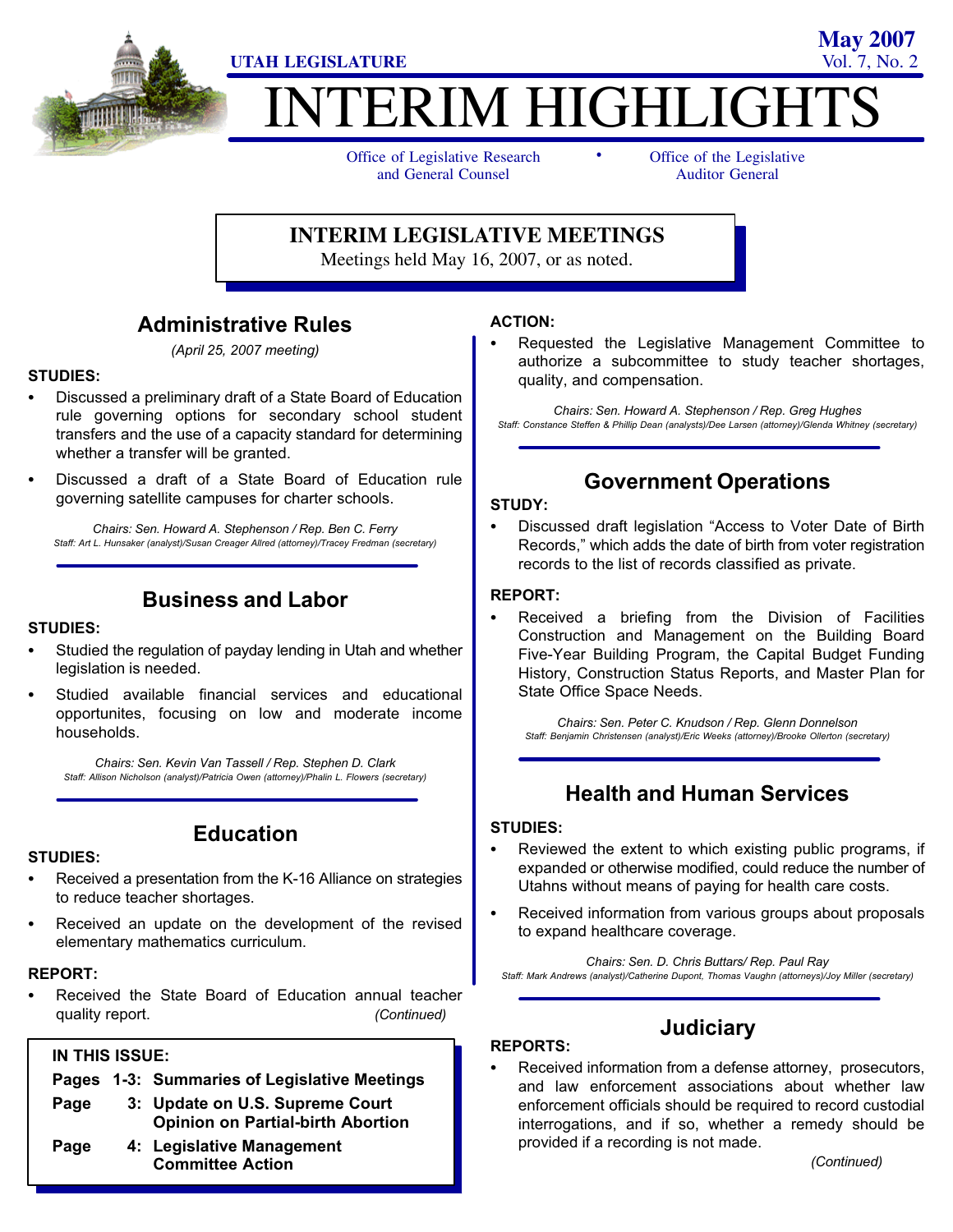Received a request from the Office of State Debt Collection for policy direction regarding the Office's responsibilities, and to extend the statute of limitations on the civil and criminal restitution orders it collects.

Chairs: Sen. Greg Bell / Rep. Douglas Aagard Staff: Jerry Howe (analyst)/Esther Chelsea−McCarty (attorney)/Brooke Ollerton (secretary)

# Law Enforcement and Criminal Justice

# REPORTS:<br>—

- Received a report from the Utah Department of Corrections (UDC) on changes in training, vehicle management, internal auditing, discipline, hiring, and promotion in response to the 2006 legislative audit. UDC also requested additional funding for correctional officers, inmate medical costs, and expansion of the Gunnison Prison Facility.
- Received a UDC update on the federal Adam Walsh Act relating to sex offender registration and the anticipated effect on the 7,118 sex offenders currently on Utah's registry. Federal regulations will be issued soon, and will clarify which Utah laws will need to be modified.
- Received a report from the Office of the Legislative Fiscal Analyst on the history, trends, and funding alternatives for reimbursing local governments for housing state inmates.

#### ACTION: -

 Moved to encourage the Commissioner of the Department of Public Safety to prioritize the backlog of concealed weapon permit applications so that Utah citizens' applications are addressed first, followed by the applications from citizens from other states, and then those of foreign nationals.

> Chairs: Sen. Jon Greiner / Rep. DeMar "Bud" Bowman Staff: Stewart E. Smith (analyst)/Susan Creager Allred (attorney) Wendy Bangerter (secretary)

#### Local Issues Task Force

(May 3, 2007 meeting)

# STUDIES:<br>--

- Discussed issues relating to:
	- forms of municipal government; and
	- the financing of school buildings.

Chairs: Sen. Carlene M. Walker / Rep. Aaron Tilton Staff: Joseph T. Wade (analyst)/Phillip V. Dean (analyst)/Robert H. Rees (attorney) Angela D. Oakes (attorney)/Wendy Bangerter (secretary)

#### Natural Resources, Agriculture, and Environment

# STUDY: -

 Discussed the operations of the Department of Environmental Quality, the Department of Agriculture and Food, and the Department of Natural Resources, including each department's mission, services, challenges, and suggested legislation. (Continued)

# REPORT: -

 Received a report from the Natural Resources Conservation Service on current and projected snow pack, stream flow, and water supply conditions in Utah.

> Chairs: Sen. Darin Peterson / Rep. Roger E. Barrus Staff: Brian Allred (analyst)/Emily R. Brown (attorney)/Joy Miller (secretary)

# Political Subdivisions

# STUDIES:<br>-

- Received an overview of the Quality Growth Commission and discussed planning assistance and training.
- Discussed issues relating to local referenda.
- Considered requiring counties and municipalities to adopt an ordinance protecting public drinking water sources.
- $\bullet$  Considered requiring the advice and consent of the municipal council or legislative body for the removal of employees and persons holding appointed positions.
- Considered the issue of severance damages to property remaining after a portion is taken by eminent domain but no structure is built on the taken property.
- Considered requiring voter approval or agreements from both the mayor and city council if a municipality intends to dispose of real property valued at \$1,000,000 or more.

# ACTION: -

Created the Special Districts Subcommittee.

Chairs: Sen. Dennis Stowell / Rep. Fred Hunsaker Staff: Joseph Wade (analyst)/Robert Rees (attorney)/Wendy Bangerter (secretary)

## Public Utilities and Technology

#### REPORTS: -

- Received a report on the hydrogasification of carbon−based feedstocks, including coal, animal waste, forest products, and municipal sludge to create motor vehicle fuels. The committee discused environmental considerations, costs, production facilities, location, and state and federal involvement.
- Received a report on the oxidation process that converts hydrocarbons such as coal into hydrogen energy sources.
- Received a presentation regarding the state permitting program for extracting minerals and energy fuel sources, including a new online permit application process.

# ACTION: -

 Voted to send a letter of support to Utah's congressional delegation regarding federal funding for a hydrogasification pilot project.

Chairs: Sen. Scott K. Jenkins / Rep. Michael Noel Staff: Richard North (analyst)/Christopher Parker (attorney)/Tracey Fredman (secretary)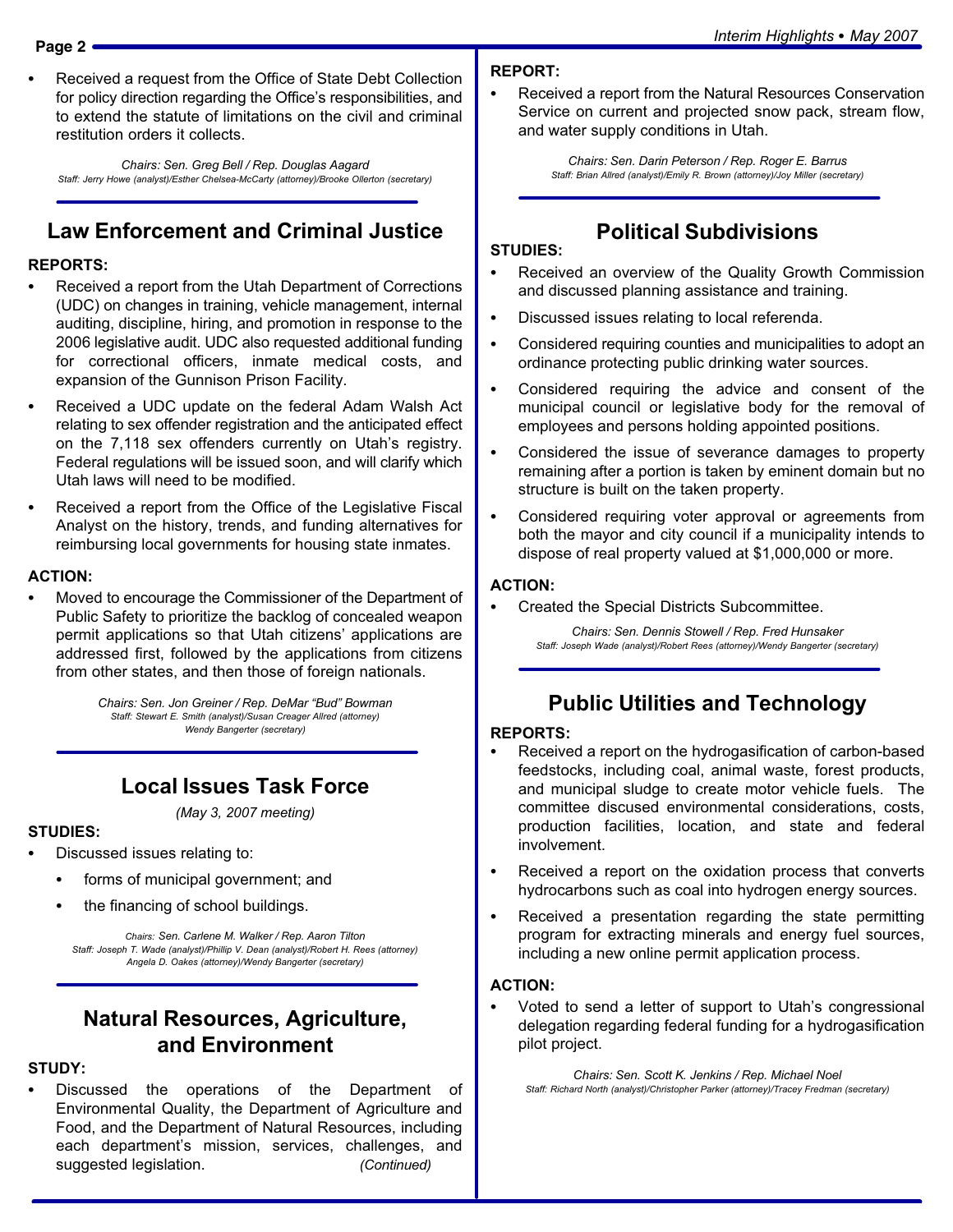## Revenue and Taxation

- Reviewed a proposal to establish a statewide uniform sales and use tax rate.
- Reviewed a proposal to change the formula for apportionment of taxable income under the state corporate income tax.

# REPORTS: -

STUDIES:

- Received a report on trends in state tax revenue collections. The Utah State Tax Commission estimates that fiscal year 2007 actual revenue collections will exceed target revenues by \$75 million to \$125 million, with the majority coming from the individual income and corporate franchise taxes.
- Received a report on the state sales and use tax, including revenue trends, changes in the tax base and rates, and proposals to expand the sales and use tax base to include certain services
- Received a report on the use of the state's property tax as a source of revenue for local government and school districts.
- Received a report on sources of revenue and types of expenditures for municipalities and counties.

Chairs: Sen. Wayne Niederhauser / Rep. John Dougall Staff: Bryant Howe, Phillip Dean, & Leif Elder (analysts)/Rebecca Rockwell & Angela D. Oakes (attorneys) Phalin Flowers (secretary)

#### Tax Review Commission

(April 20, 2007 meeting)

# STUDIES: -

- Received staff presentations on the volatility of selected major state revenue sources, and on the structure and operation of the General Fund and Education Budget Reserve Accounts.
- Considered potential sales and use tax exemptions to review.

(May 11, 2007 meeting)

#### STUDIES:

- Received a presentation from the Office of the Legislative Fiscal Analyst on revenue estimating, rainy day funds, and other tools for managing revenue volatility.
- Reviewed potential study issues regarding the General Fund and Education Fund Budget Reserve Accounts.
- Reviewed categorizations of sales and use tax exemptions.

# ACTION: -

- Appointed two working groups to develop:
	- principles for evaluating sales and use tax exemptions; and
	- recommendations regarding revenue volatility and the two state budget reserve accounts.

Chairs: M. Keith Prescott / David J. Crapo Staff: Phillip V. Dean (analyst)/Leif G. Elder (analyst)/Bryant R. Howe (assistant director) Angela D. Oakes (attorney)/Rebecca L. Rockwell (attorney)/Phalin L. Flowers (secretary)

#### **Transportation**

# STUDIES:<br>-

- Discussed potential amendments to clarify that a foster parent may sign a foster child's driver license application.
- Discussed transportation issues, including bus service and 2007 House Bill 166, "Transportation Revisions."

Chairs: Sen. Carlene Walker / Rep. Todd Kiser Staff: Mark Steinagel (analyst)/Shannon Halverson (attorney) Tracey Fredman (secretary)

#### Workforce Services & Community and Economic Development

# STUDIES:<br>-

- Discussed the public assistance benefits available through the Department of Workforce Services.
- Discussed the hardship extension available to qualifying families enrolled in the Family Employment Program.

Chairs: Sen. Mark B. Madsen / Rep. Steven Mascaro Staff: Art Hunsaker (analyst)/Jim Wilson (attorney)/Glenda Whitney (secretary)

#### Update on Recent United States Supreme Court Opinion on Partial−birth Abortion

On April 20, 2007, the Office of Legislative Research and General Counsel provided to legislators a memorandum addressing the recent United States Supreme Court case Gonzales v. Carhart, 550 U.S. \_\_\_\_ 2007, regarding partial−birth abortion.

The memorandum noted that Utah's partial−birth abortion statute, which is nearly identical to the federal law upheld by the court, "is currently in effect," as was indicated by a thorough search of annotations and published opinions. However, it has since been determined that an unpublished order was entered in 2004, imposing a preliminary injunction on the Utah partial−birth abortion statute. A federal district court issued the injunction in Utah Woman's Clinic v. Walker, 2:04CV00408 (Utah Fed. Dist. Ct. 2004). The Utah Attorney General's Office had stipulated to the order with the understanding that the case, and enforcement of the law, would be placed on hold until federal appeals on similar statutes were resolved.

In light of the Gonzales decision, and pursuant to a stipulation of the parties, the United States District Court for the District of Utah entered an order on May 8, 2007, to reopen the Utah Woman's Clinic case. This action begins the process for removing the preliminary injunction on implementation of Utah's partial−birth abortion law.

> Legislative Site Visit Salt Lake & Davis Counties NOTE − Dates Changed to: August 15−16 (Wed. & Thurs.)